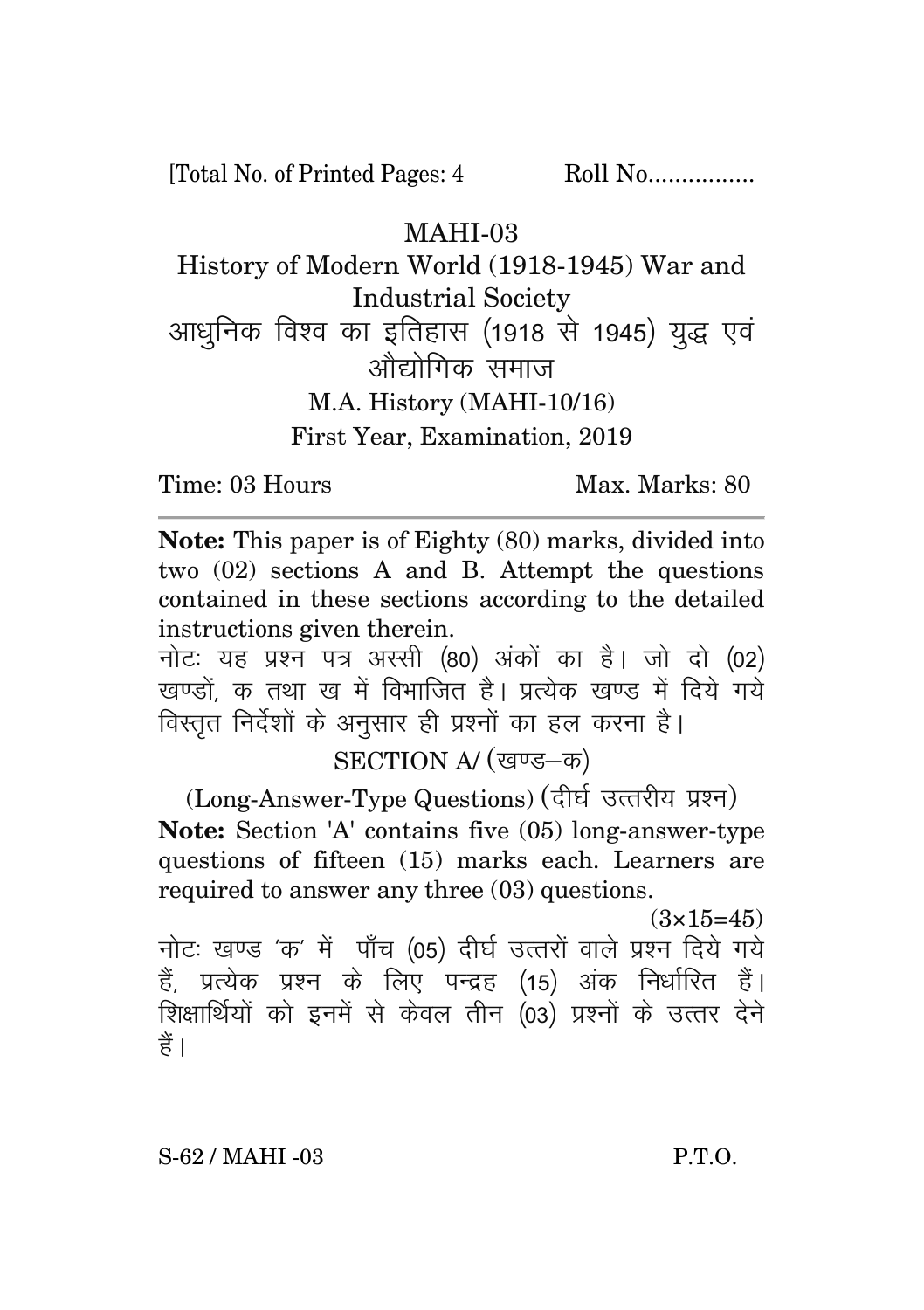- 1. Explain critically the treaty of Versailles. वार्साय की संधि की आलोचनात्मक व्याख्या कीजिये।
- 2. Examine the causes of the downfall of the Weimer republic.

वाइमर गणराज्य के पतन के कारणों का परीक्षण कीजिये।

3. What were the causes of the world wide economic depression of 1929-32? What were its effects on the world politics?

1929-32 की विश्व-व्यापी आर्थिक मन्दी के क्या कारण थे? इसके विश्व राजनीति पर क्या प्रभाव पडे?

- 4. What efforts did President Rossevelt make to cheek Economic Depression and how far was he successful? आर्थिक मन्दी को रोकने के लिये राष्टपति रूजवेल्ट ने कौन से प्रयास किये और वे कहाँ तक सफल हुये?
- 5. Describe the causes and results of the world war II. द्वितीय विश्व युद्ध के कारण एवं परिणामों की विवेचना कीजिए।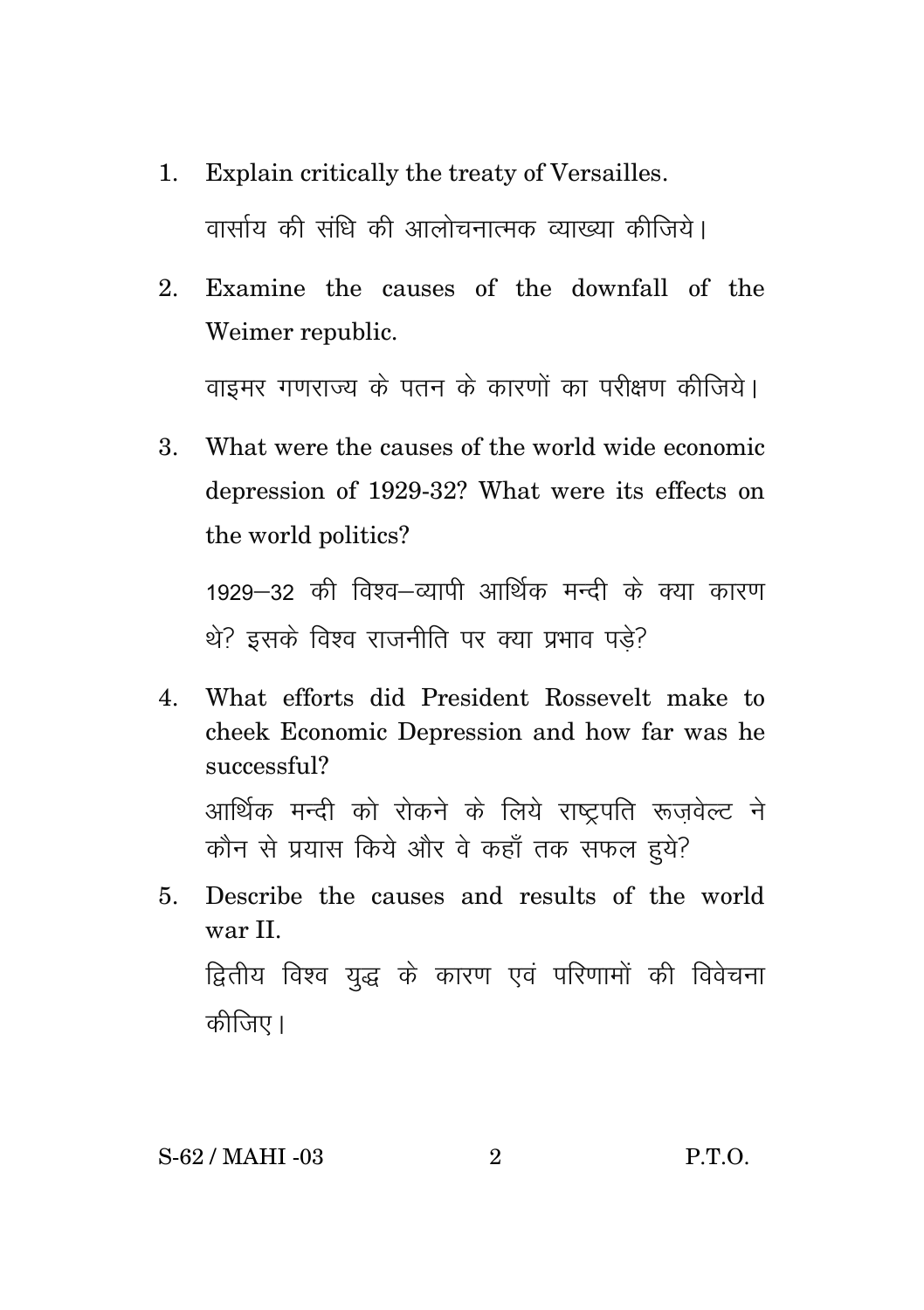Section B / (खण्ड-ख) (Short Answer Type Questions) (लघ उत्तरों वाले प्रश्न)

Note: Section 'B' contains eight (08) short-answer type questions of seven (07) marks each. Learners are required to answer any five (05) question only.  $(5 \times 7 = 35)$ 

नोटः खण्ड 'ख' में आठ (08) लघु उत्तरों वाले प्रश्न दिए गये हैं, प्रत्येक प्रश्न के लिए सात (07) अंक निर्धारित हैं। शिक्षार्थियों को इनमें से केवल पाँच (05) प्रश्नों के उत्तर देने हैं।

1. League of Nations.

राष्ट संघ।

- 2. Locarno Pact. लोकार्नो समझौता।
- 3. Mustafa Kamal Posha.

मुस्तफा कमाल पाशा।

4. Lenin.  $\overrightarrow{a}$ निन।